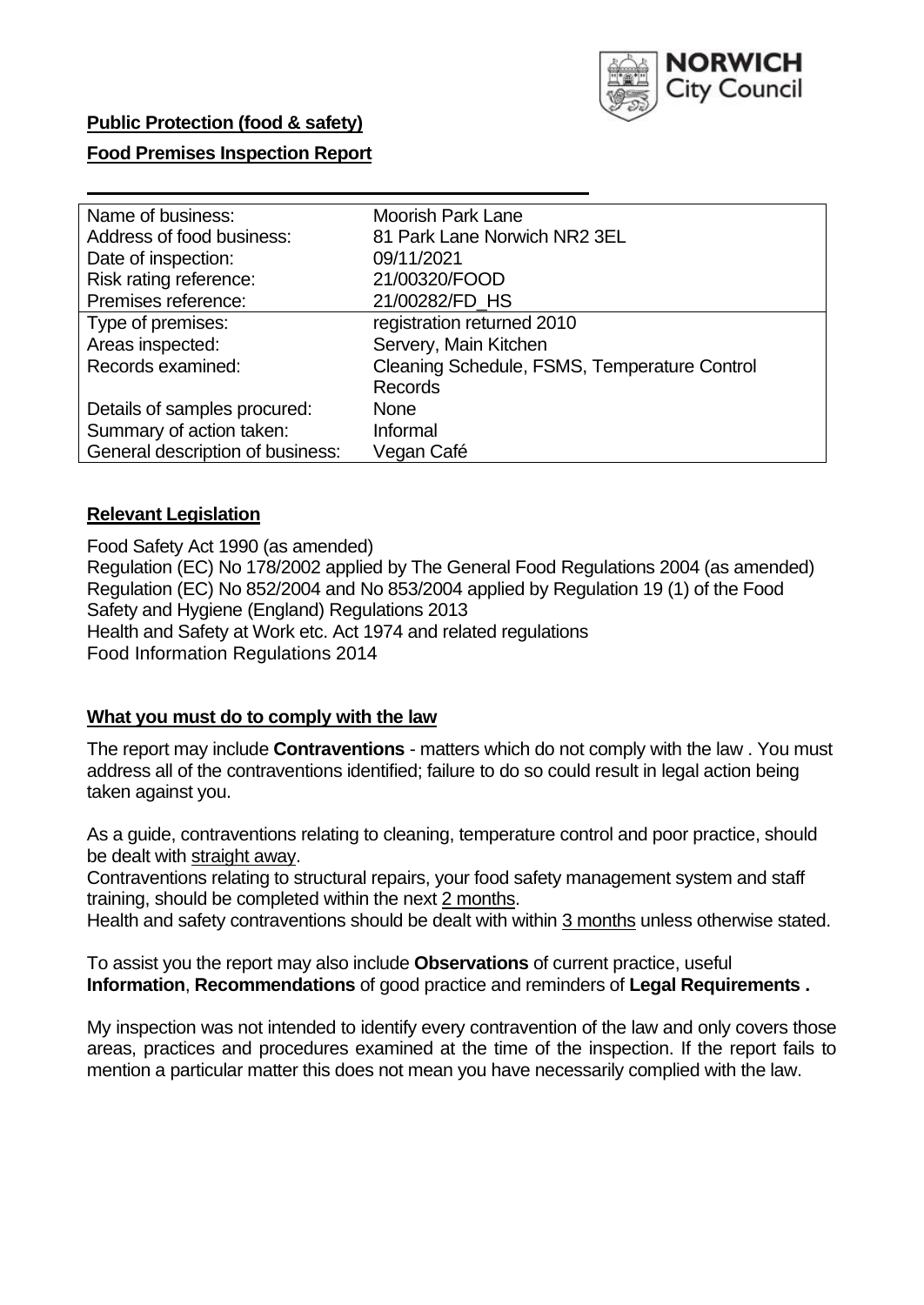# **FOOD SAFETY**

### **How we calculate your Food Hygiene Rating:**

 The food safety section has been divided into the three areas which you are scored against for the hygiene rating: 1. food hygiene and safety procedures, 2. structural requirements and 3. confidence in management/control procedures. Each section begins with a summary of what was observed and the score you have been given. Details of how these scores combine to produce your overall food hygiene rating are shown in the table.

| <b>Compliance Area</b>                     |          |    |           | <b>You Score</b> |               |    |           |                 |                |  |  |
|--------------------------------------------|----------|----|-----------|------------------|---------------|----|-----------|-----------------|----------------|--|--|
| Food Hygiene and Safety                    |          |    |           | $\Omega$         | 5             | 10 | 15        | 20              | 25             |  |  |
| <b>Structure and Cleaning</b>              |          |    | $\Omega$  | 5                | 10            | 15 | 20        | 25              |                |  |  |
| Confidence in management & control systems |          |    | $\Omega$  | 5                | 10            | 15 | 20        | 30 <sup>°</sup> |                |  |  |
|                                            |          |    |           |                  |               |    |           |                 |                |  |  |
| <b>Your Total score</b>                    | $0 - 15$ | 20 | $25 - 30$ |                  | $35 - 40$     |    | $45 - 50$ |                 | > 50           |  |  |
| <b>Your Worst score</b>                    | 5        | 10 | 10        |                  | 15            |    | 20        |                 |                |  |  |
|                                            |          |    |           |                  |               |    |           |                 |                |  |  |
| <b>Your Rating is</b>                      | 5        | 4  |           | 3                | $\mathcal{P}$ |    |           |                 | $\overline{0}$ |  |  |

Your Food Hygiene Rating is 3 - a generally satisfactory standard

## **1. Food Hygiene and Safety**

 generally you have satisfactory food handling practices and procedures and adequate Food hygiene standards are generally satisfactory and maintained. There is evidence of some non-compliance with legal requirements. Some lapses are evident however control measures to prevent cross-contamination are in place. The contraventions require your attention; although not critical to food safety they may become so if not addressed. **(Score 10)** 

000300

### Contamination risks

 Chopping/cutting boards must be stored in a rack properly divided to stop **Recommendation** Chopping/cutting boards were being stored directly touching. cross-contamination and to allow aeration

#### Hand-washing

**Contravention** The following indicated that hand-washing was not suitably managed:

- • staff were unaware of the wash hand basin in the kitchen and was using it for draining washing up
- there was no hygienic towel available at the wash hand basin in the servery area
- no towel to wash hand basin in wc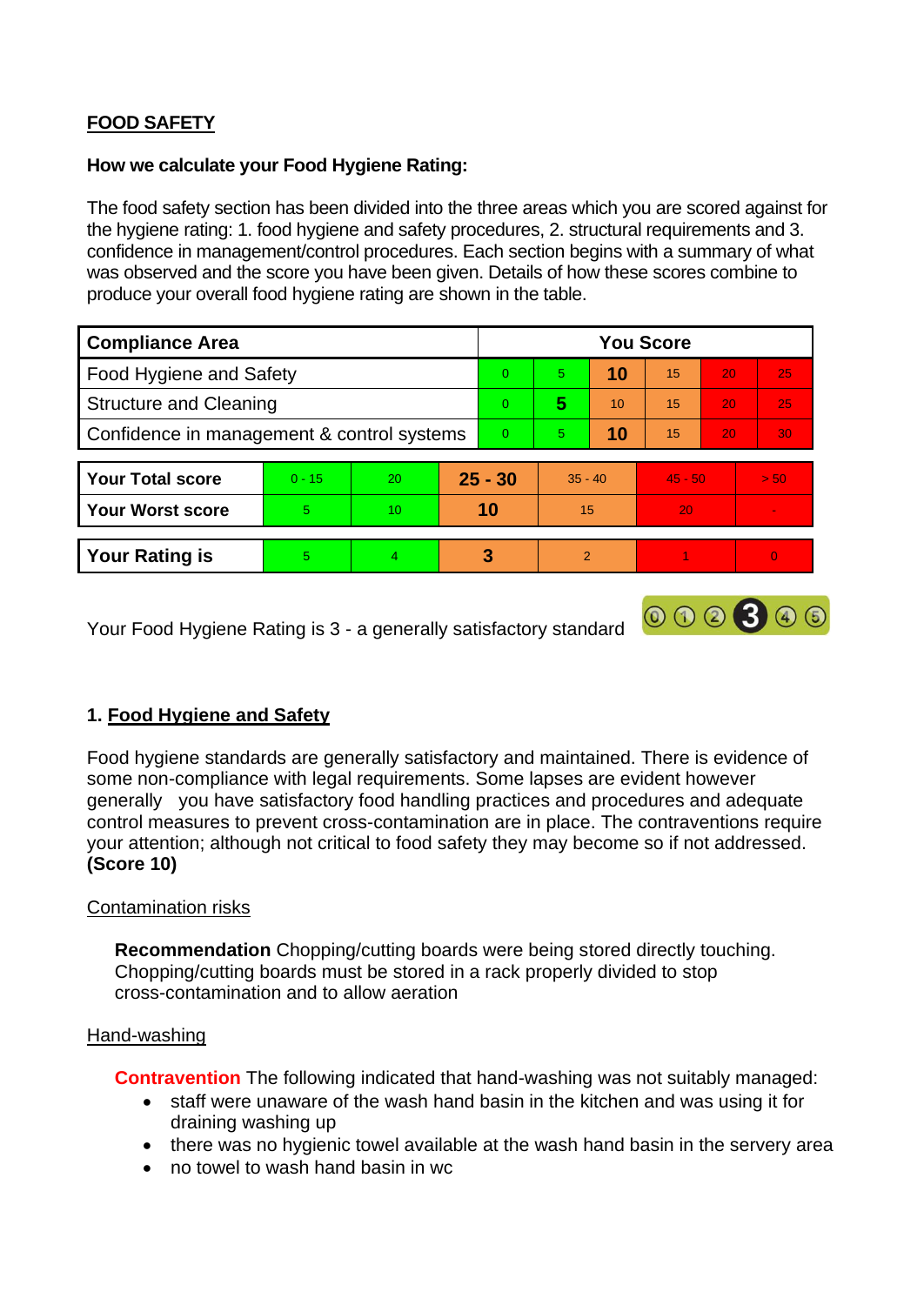**Legal requirement** Washbasins must be available, suitably located and designated for cleaning hands. Wash-hand basins must be provided with hot and cold (or mixed) running water. Soap and hand drying facilities must be located nearby.

## Personal Hygiene

 made difficult for food handlers to maintain sufficiently high standards of personal **Contravention** The following are examples of poor personal hygiene or where it was cleanliness:

• food handlers were wearing watches

## Temperature Control

Recommendation The use of an "equivalent food temperature" such as a food safe fridge thermometer, is an easy way of ensuring your checks of temperature of refrigerators is accurate

**Information** Sauces were noted stored at room temperature. The manufacture's recommendation is that such products are refrigerated once open

### Unfit food

**Contravention** The following food was unfit (and was seized or destroyed in my presence) because it was past its use by date and did not conform to food safety requirements:

- 3 x packets of 'This isn't bacon' was being stored beyond it's 'use by' date of 29/9
- a box of samosas was being stored beyond it's 'use by' date of 26/10

### Poor Practices

 **Contravention** The following matters represented poor practice and if allowed to continue may cause food to become contaminated or lead to its deterioration:

- flavour slices, its states on the pack (when open use within 7 days) • no dates of when opened on plain koko, sauerkraut, raspberry jam, violiife
- no date of when defrosted on Boiron puree
- blueberries were being stored beyond their 'best before' date of 28/10

**Guidance** It is an offence to sell food which is not of the nature, substance or quality demanded by the consumer. Food sold passed it's 'best before' date could be of a reduced quality so you must check it is OK before you sell it.

## **2. Structure and Cleaning**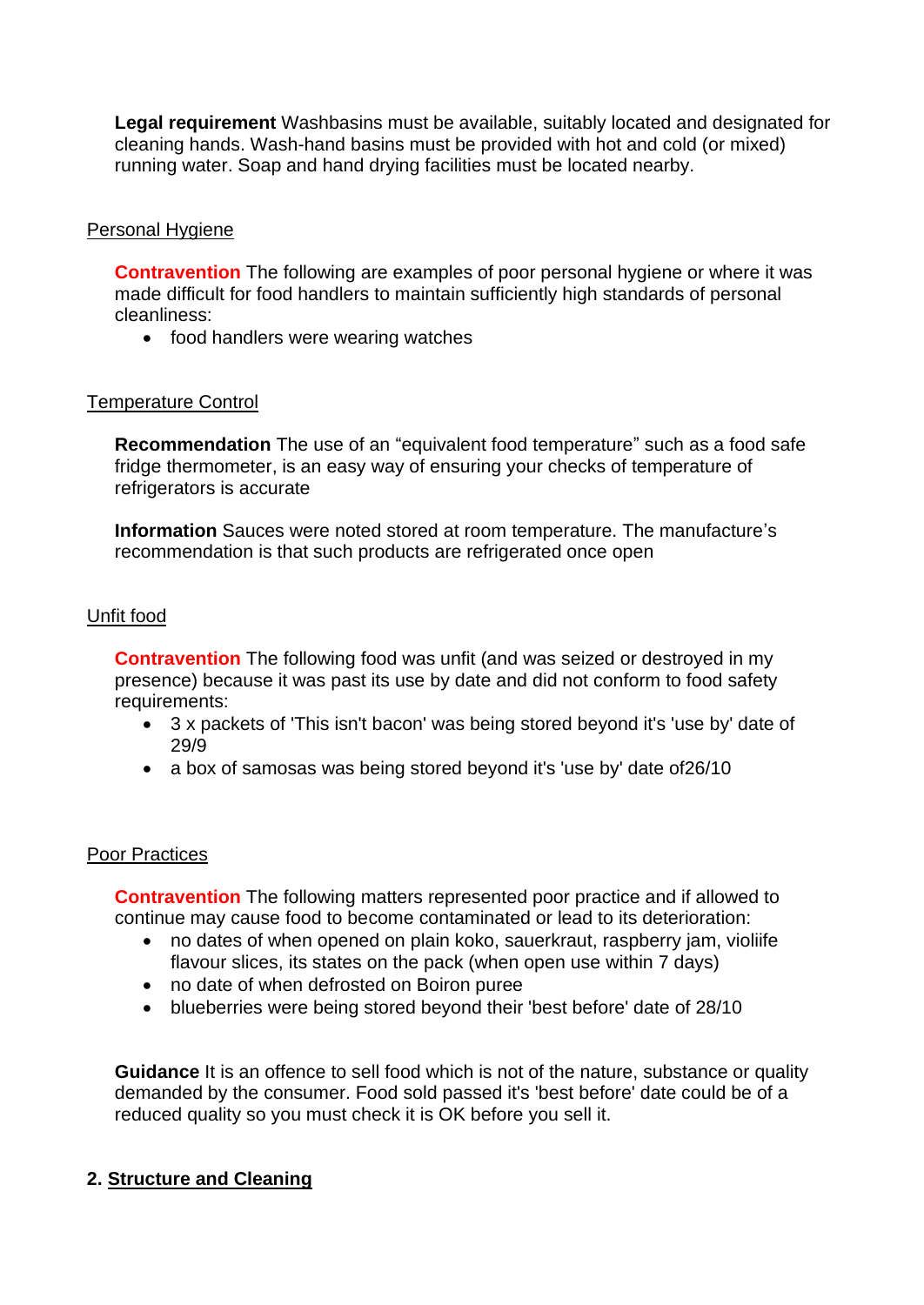The structure facilities and standard of cleaning and maintenance are all of a good standard and only minor repairs and/or improvements are required. Pest control and waste disposal provisions are adequate. The minor contraventions require your attention. **(Score 5)** 

## Cleaning of Structure

**Contravention** The following items were dirty and require more frequent and thorough cleaning:

- flooring behind and under equipment
- exposed area of bare and unfinished plaster on wall

 **Observation** The kitchen had been well maintained and the standard of cleaning was good.

### Cleaning of Equipment and Food Contact Surfaces

**Contravention** The following items are dirty and must be cleaned:

- fridge and freezer seals
- Interior to fruit freezer

### Cleaning Chemicals / Materials / Equipment and Methods

**Contravention** The following evidence demonstrated your cleaning materials, equipment and methods were not sufficient to control the spread of harmful bacteria between surfaces:

- the sanitisers are not to BS EN1276:1997 13697:2001 Standards
- staff unaware of 5 minute contact of the time of the sanitiser

**Recommendation** Disinfect equipment and utensils after cleaning with a suitable sanitiser.

**Information** Ensure you use a surface sanitiser that conforms to BS EN 1276:1997 or BS EN 13697:2001. This information should be available on the label or by contacting the manufacturer.

#### **Maintenance**

 **Contravention** The following items had not been suitably maintained and must be repaired (or replaced):

• holes to wall in kitchen

Facilities and Structural provision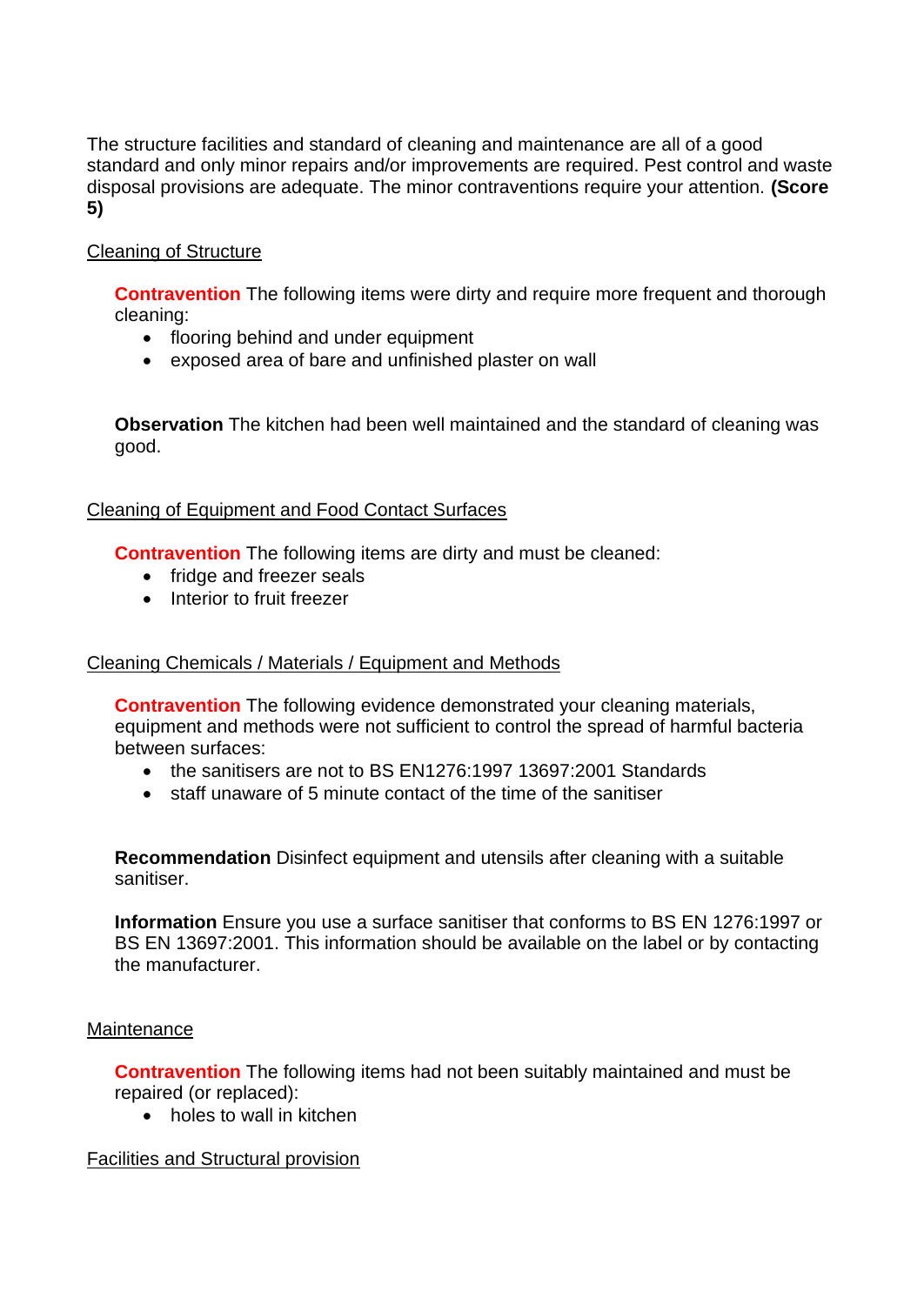**Contravention** The following facilities were inadequate and must be improved::

- the grease filters were missing from the canopy
- insufficient or poorly sited wash hand basins
- no toilet lobby or inadequate toilet ventilation

### Pest Control

 light sources and food and food preparation surfaces and keep it clean **Recommendation** Install the Electric Fly Killer in a suitable position away from natural

### **3. Confidence in Management**

 There are generally satisfactory food safety controls in place although there is evidence of some non-compliance with the law. The contraventions require your attention; although not critical to food safety they may become so if not addressed. **(Score 10)** 

#### Type of Food Safety Management System Required

**Observation** You were monitoring (and recording) the temperatures of your fridges and freezers as well as the temperature of cooked/hot-held food and could demonstrate effective systems for controlling bacterial growth and survival.

### Food Hazard Identification and Control

 intended to show you have identified the hazards to food and what you must do to **Contravention** The Safe Methods in your Safer Food Better Business (SFBB) pack are control them. The following Safe Methods were either missing from your SFBB pack or had not been completed appropriately:

- Cross-contamination
- Cleaning
- Chilling
- Cooking

**Contravention** The Management sections in your Safer food Better Business (SFBB) pack are intended to demonstrate you are in day-to-day control of the hazards to food. The following Management sections were either missing, incomplete or not up-to-date:

- daily diary entries not up to date
- additional checks
- four-weekly reviews
- cleaning schedule
- suppliers list
- contacts list